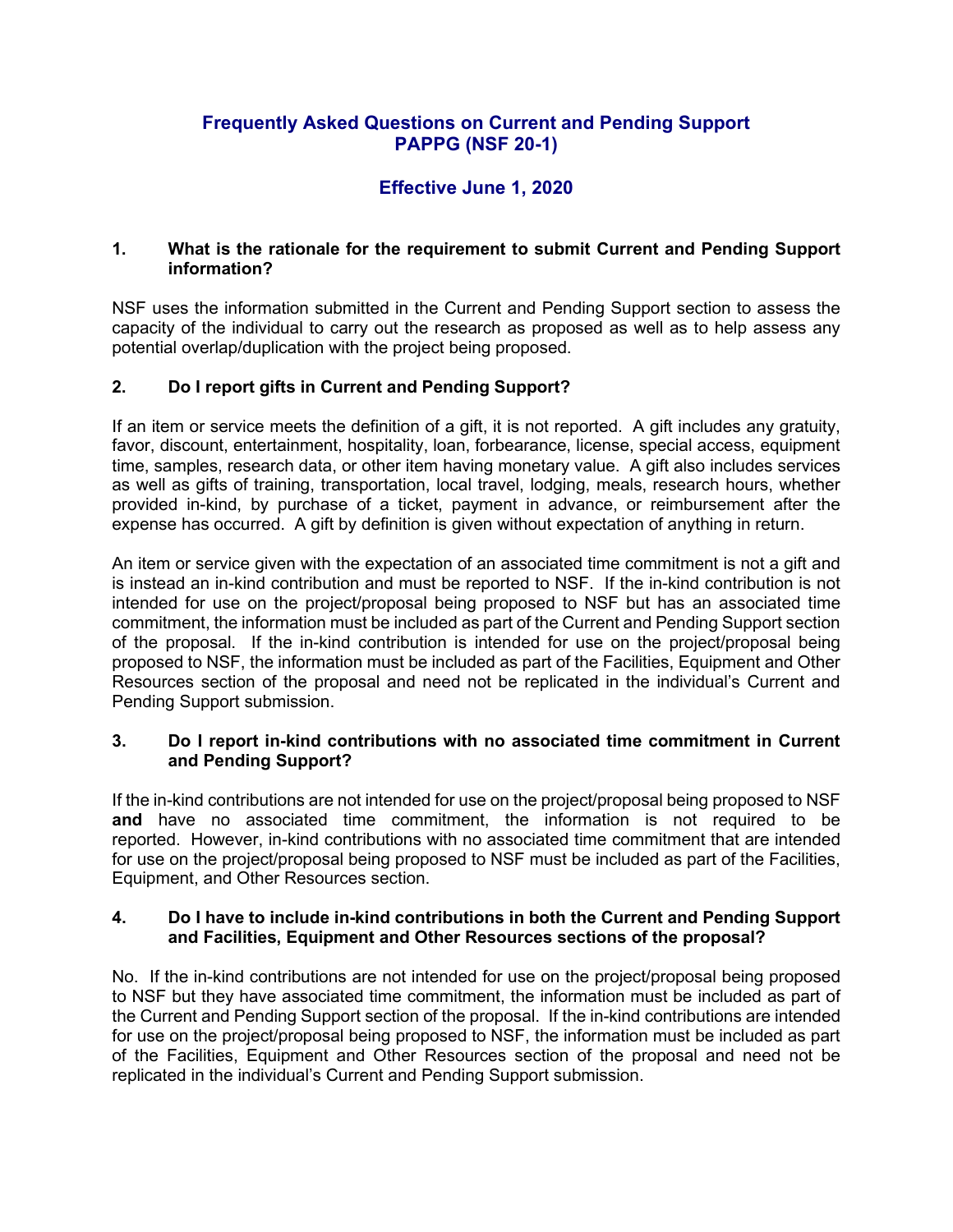## **5. Do I report "start-up" packages or academic year salary in Current and Pending Support?**

Organizational start-up packages provided to the individual from the proposing organization are not required to be reported. Start-up packages from other than the proposing organization must be reported. Faculty academic year salary is not considered current and pending support in this context.

#### **6. How can an Authorized Organizational Representative (AOR) "certify" representations that its employees may make regarding current or pending support based on information not available to the organization?**

In most cases, NSF accepts proposals from and awards grants to an organization, not to an individual. In submitting a proposal and/or accepting federal funds under a grant instrument, proposers/grantees assume legal and financial responsibility and accountability for the content of the submitted proposal, any awarded funds and the performance of the grant-supported activity.

As such, proposers/grantees are responsible for all information and data provided to the federal agency under the proposal or grant agreement, and may need to confirm the accuracy and completeness of the information that its employees provide to the AOR in order to appropriately comply with NSF's policies on reporting current and pending support. NSF does not dictate the terms of or interfere with the employment relationship between the grantee organization and its employees. Organizations will need to establish whatever internal communication or other processes they believe are necessary in order to provide the required Current and Pending Support information.

## **7. In lieu of an NSF-approved format, may I use a PDF that I have already created that provides the Current and Pending Support information?**

Use of an NSF-approved format for submission of current and pending support information will be required upon implementation of the PAPPG (NSF 20-1), for all proposals submitted or due on or after June 1, 2020. NSF-approved formats include SciENcv and an NSF fillable PDF.

PDFs that have been created outside of an NSF-approved format will not be compliant with NSF policy.

## **8. Is it permissible to save Current & Pending Support information in a Word document, then create a new PDF?**

Upon implementation of the PAPPG (NSF 20-1), proposers must use an NSF-approved format for current and pending support. The NSF-approved formats include SciENcv and an NSF fillable PDF. Creating a PDF from a Word document will not be compliant with NSF policy.

## **9. If Current and Pending Support information is prepared in SciENcv, will the information automatically link to NSF systems?**

No, proposers must submit the Current and Pending Support information to NSF after it is prepared in SciENcv. SciENcv will produce an NSF-compliant PDF version of the Current and Pending Support information. Proposers will then have to save this document and submit it as part of their proposals via FastLane, Research.gov or Grants.gov.